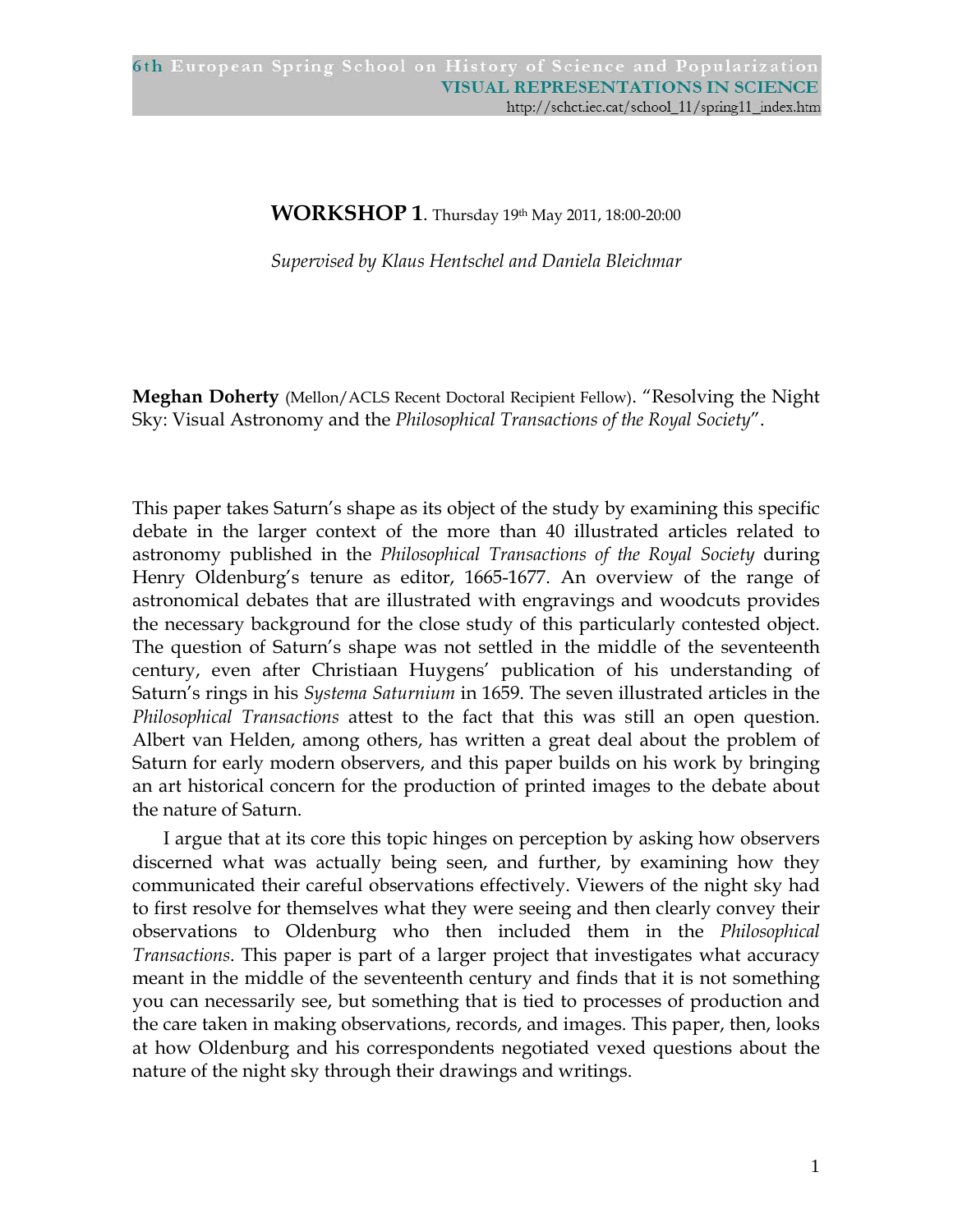**Sophie Brockmann** (University of Cambridge). "Maps and Text in Central America, c.1770-1840"

This paper provides new perspectives on visual representations of space, using the example of the Spanish colony of Central America and its independent successor state, the Federal Republic of Central America. Driven by Spanish administrative reforms, the formation of a 'patriotic society' in Guatemala City, and later the need to define new independent states, interest in geographical information in this period was great. Strategies for visualising geographical space varied wildly depending on the context and on the person carrying out reconnaissance. In a 'peripheral' colony like Central America, the availability of professionally trained mapmakers was often limited. I compare maps created for use by local administrators with those destined for Madrid, noting the different standards of 'exactitude' and 'scientific measurement' that were required in each context. I take this as a starting point to illustrate the relationship between map and text.

I argue that, both for lack of resources and in answer to the Madrid government's strict policies on creation of maps, the practice defined as 'prose cartography' by Ricardo Padrón for the sixteenth century persisted alongside Spanish efforts to create new, scientifically accurate maps of their overseas possessions. Older forms of representations of space continued to remain relevant well into the independence period, reflecting local ways of imagining landscapes and the importance of local narratives and information in creating geographical documents. This topic relates to the rich historiography of cartography and of Spanish scientific expeditions, as well as the information-gathering tradition known as *relaciones geográficas*, the visual component of which has been subjected to little thorough analysis beyond the sixteenth century. It is also relevant to broader discussions of the role of science in forming Latin American national identities, visible for instance in discussions about the value of scientifically accurate geographical knowledge by Guatemala's 'patriotic society'.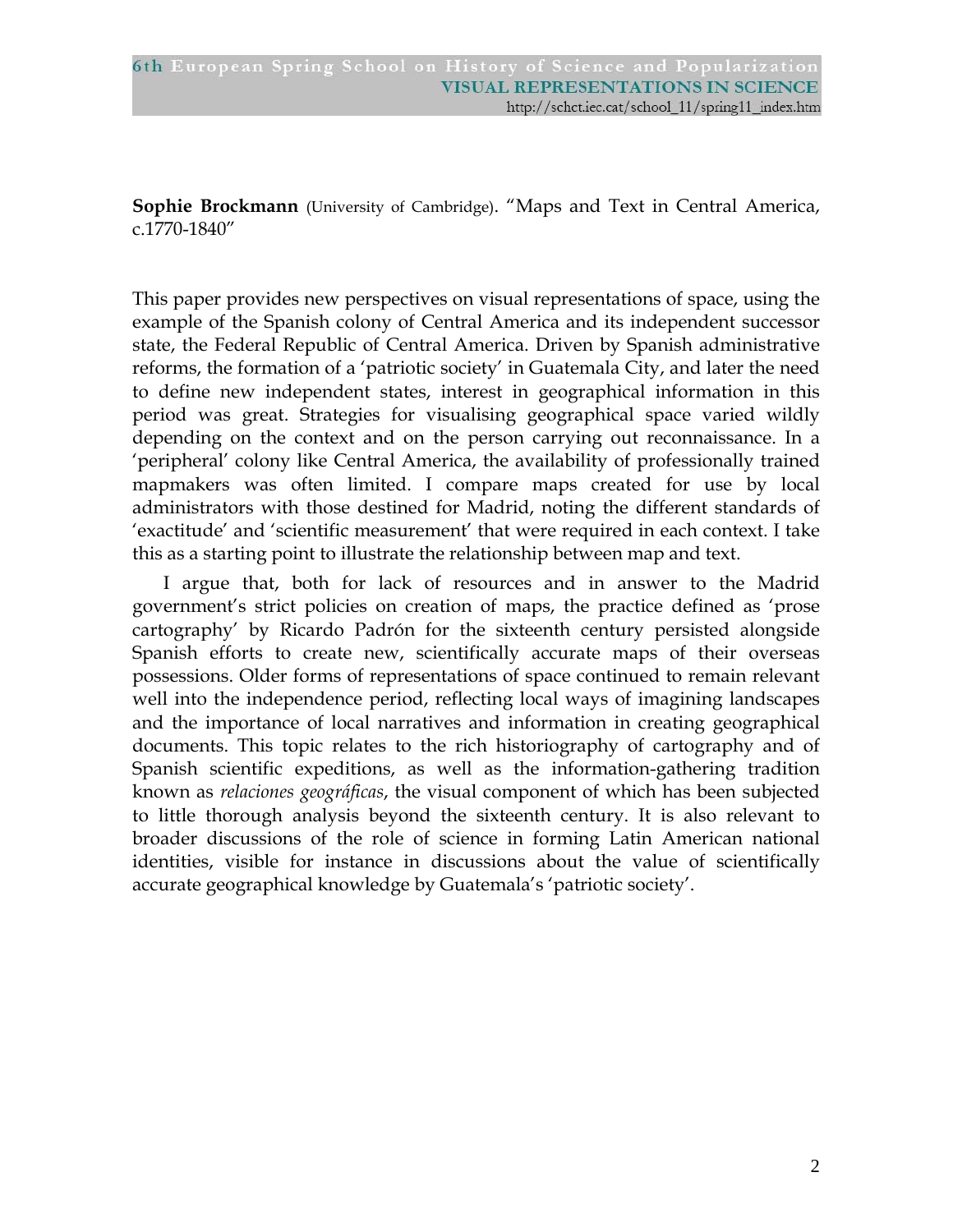**Frances Robertson** (Glasgow School of Art). "David Kirkaldy (1820-1897) and his Museum of Destruction: the Visual Dilemmas of an Engineer as Man of Science".

Many commentators agree that artistic and scientific approaches to visual knowledge suffered a split in the latter half of the nineteenth century along an axis that has been loosely characterised as subjective—objective (Daston and Galison 2007: Kemp 1990: Crary 1991). But other practices of non-observational drawing for design for example in engineering also sought to produce knowledge through visual means. At the same time, however, engineering was often promoted as a rational public enterprise through techniques of spectacular display, and although engineers had been recruited as allies of the BAAS in order to proclaim an attachment to the 'idea of progress' (Morrell and Thackray 1981: 266) they were often kept in a subordinate position. In the intellectual hierarchy of science, elite engineers had to negotiate the danger that they were possibly too visible. These dilemmas can be examined in the two separate visual practices that mark the career of the engineer David Kirkaldy.

Kirkaldy began his career as a bravura naval draughtsman in the firm of Robert Napier & Sons, but later negotiated his status as a serious experimenter in material testing science by making a stylistic break in his practice whereby he rejected the impressive drawing skills he had developed earlier in his life. Instead he contrived methods by which nature could be made to represent herself graphically in his laboratory of material testing. Although the notion of nature representing herself was most often applied to the adoption of photographic data in science in the last decades of the nineteenth century, Kirkaldy used the same concept in the medium of massive real-world materials such as rolled steel plate. My interest in engineers such as Kirkaldy is in his ability to select from and use a range of visual styles to communicate with different audiences, and in his rhetorical use of technologies of inscription, from hand drawing, to the use of mechanical drawing aids, print techniques, and photography.